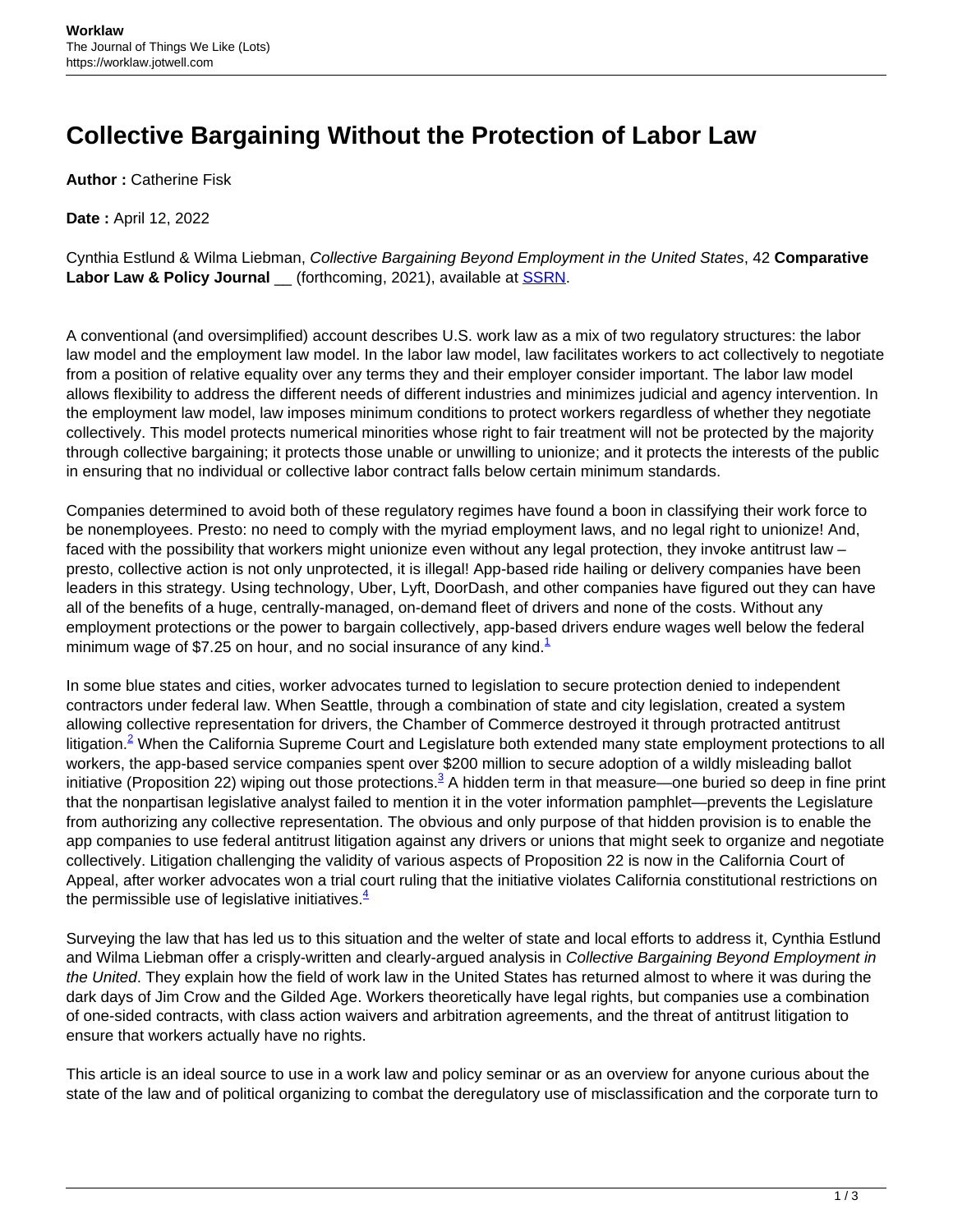antitrust to thwart state or local efforts to address misclassification.

The article begins with an admirably clear explanation of the use of antitrust law to prevent collective action by "selfemployed" workers. They point out that workers "are reenacting on a much smaller scale the pre-New Deal history of organized labor in the United States" when corporations and sympathetic courts wielded antitrust law as a powerful weapon against worker organizing.<sup>5</sup>

Estlund and Liebman then explore three "safe harbors" from antitrust liability for self-employed workers. First, they briefly explain the so-called "labor exemption" from antitrust. This is the argument that both the 1914 Clayton Act, which amended antitrust law to exempt labor actions from antitrust liability, and the 1932 Norris-LaGuardia Act, which stripped federal courts of the power to enjoin "labor disputes," protected from liability any worker collective action over working conditions, not just the activities of "employees." Thus, as Estlund and Liebman explain, section 20 of the Clayton Act prohibits the application of antitrust law to "prohibit any person or persons, whether singly or in concert, from terminating any relation of employment, or from ceasing to perform any work or labor ..., or from recommending, advising, or persuading others by peaceful means to do so." And the Norris-LaGuardia Act strips jurisdiction from courts to issue injunctions or other relief in "any controversy concerning terms or conditions of employment, or concerning the association or representation of persons in negotiating, fixing, maintaining, changing, or seeking to arrange terms or conditions of employment, regardless of whether or not the disputants stand in the proximate relation of employer and employee." They explain, relying in part on the Supreme Court's recent construction of the 1925 Federal Arbitration Act, that in the early twentieth century a clear distinction between employees and independent contractors did not yet exist, and the term employment was used "more or less as a synonym for work," and "[a]ll work was treated as employment, whether or not the common law criteria for a master-servant relationship happened to be satisfied."

The second antitrust safe harbor is the First Amendment. Although the Supreme Court has denied First Amendment protection for concerted labor activity that is "coercive" or motivated by financial self-interest, however those are defined, it has under the Noerr-Pennington doctrine sheltered from antitrust collective lobbying for government action.

Finally, the article brings much needed clarity to the state action exemption from antitrust liability. A state can authorize anticompetitive activity if its policy is clearly articulated and if the state "actively supervises" the regulatory framework that authorizes anticompetitive activity. This exemption has been at issue when, as in Seattle, state or local governments have created collective bargaining rights for workers excluded from federal labor law. And it is the threat that Proposition 22 hangs over incipient organizing.

The second part of the article ("Experiments in Collective Bargaining Beyond Employment") surveys the efforts (mainly on both coasts and in other blue areas) to find legal and organizing strategies for legislating and bargaining minimum labor standards for "non-employee" workers. A central choice worker organization leaders face is whether to accede to the companies' adamant insistence that any collective bargaining must accept the premise that the workers are independent contractors (as the Machinists did when agreeing to a limited form of collective representation of New York for-hire drivers in 2016), or whether to push for employee status (as labor did in California until Proposition 22 wiped away labor's win). This is an issue that has divided the labor community and, as Estlund and Liebman forthrightly show, there are good arguments on both sides of that debate within the house of labor.

One approach has been to push for state legislation creating a sectoral bargaining framework for drivers regardless of their employee status. The article describes legislative efforts in Connecticut and New York to achieve this. Although neither legislature has yet passed such a bill, it is clear that states can create collective bargaining rights for workers excluded from the NLRA. California did exactly that for farmworkers when it enacted the Agricultural Labor Relations Act in 1975, and other states did so too. Although agribusiness sued to invalidate the ALRA, and the United Farm Workers challenged Arizona's more anti-labor agricultural labor relations act, in both instances asserting that Congress intended, when excluding farmworkers from the NLRA, to prevent collective bargaining, state and federal courts rejected the challenges to the ability of states to regulate farmworkers excluded from the NLRA. $6$